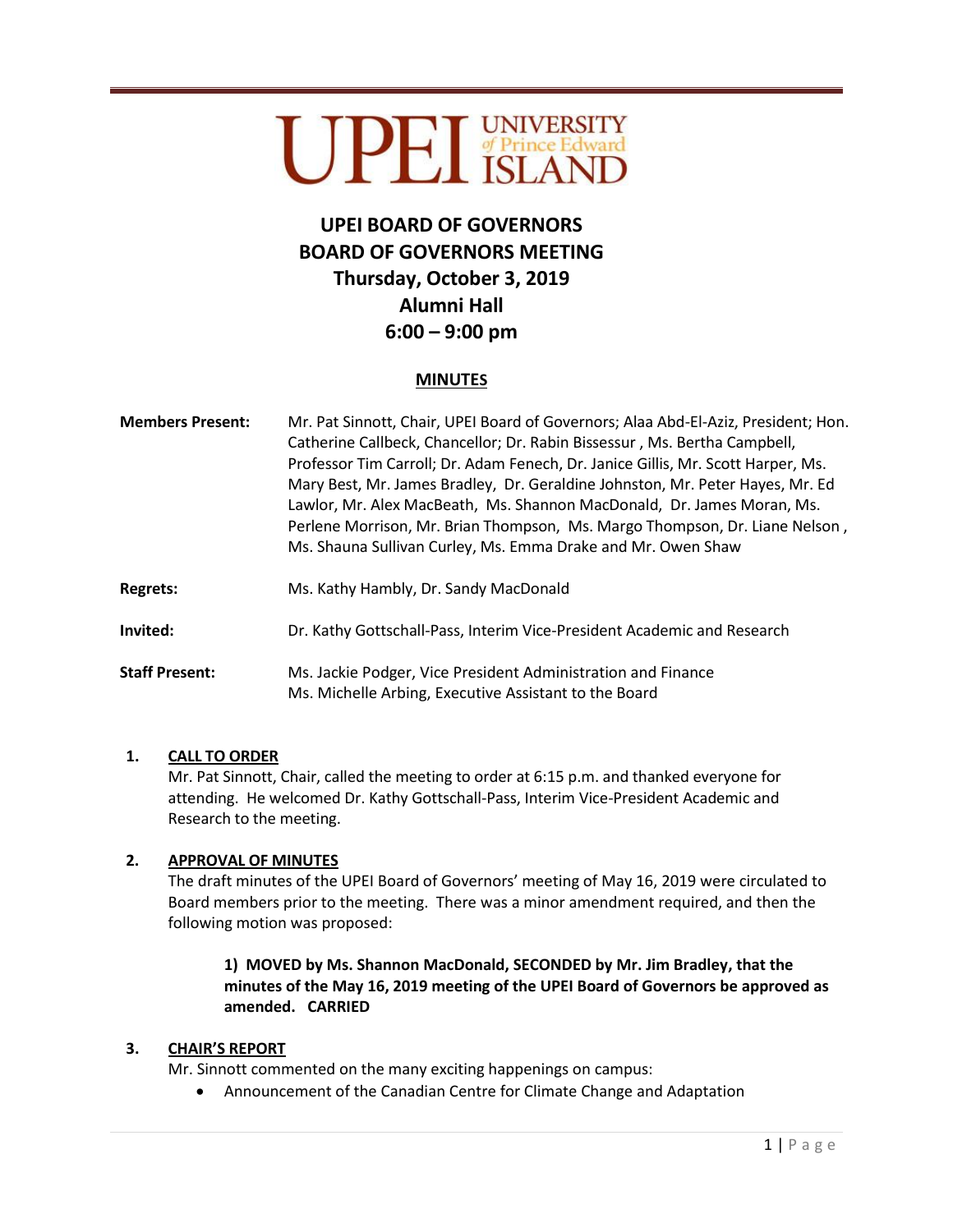- Announcement of the new residence
- $\bullet$  50<sup>th</sup> Anniversary celebrations, including the Alex B. Campbell Tribute event
- LMMI hosting of Her Imperial Highness Princess Takamado of Japan
- Technical Infrastructure progress

Mr. Sinnott referenced *the E-Vote Summary Report* (June 25, 2019 and August 19, 2019) circulated to members in advance of the meeting.

#### **4. EQUITY, DIVERSITY AND INCLUSION**

Dr. Kathy Gottshcall-Pass provided Board members with an update on Equity, Diversity and Inclusion.

#### **5. PRESIDENT'S REPORT**

President Abd-El-Aziz informed members that he is in early conversation with a potential land donor. There was unanimous support that the President continue to pursue this initiative and bring this back to the appropriate committee(s) for approval and engage legal consultation as needed.

#### **6. STUDENT UNION REPORT**

Ms. Emma Drake shared that the Student Union Executive has been very busy working on many projects. Among those projects has been a presentation to Provincial Government in September regarding the housing issue, the Federal 'get out the vote' campaign*,* launch of the Panther Patrol and the Bicycle Co-op. Work continues on Clubs and Hubs. The Fox and the Crow is again successfully operational.

#### **6. SENATE REPORT TO THE BOARD:**

Ms. Bertha Campbell reported that Senate met on September 13 and covered the following topics:

- i. Enrolment is at a record high and our International students now make up 29% of our student population and from 93 countries.
- ii. The University will be implementing a fall break starting in 2020.
- iii. Convocation ceremony dates will change so that in 2020, ceremonies will be held on Thursday and Friday. Starting in 2021, ceremonies will be held on Tuesday, Wednesday, Thursday and Friday.

#### **7. BOARD COMMITTEES' UPDATES:**

**a) Finance and Audit Committee:** Mr. Alex MacBeath provided updates on several items from the September 19 Committee meeting.

i. At committee meeting, Ms. Tara Judson, Comptroller, presented the UPEI Consolidated Financial Statements April 30, 2019. These were circulated to Board members in advance of the Board meeting.

2) **MOVED by Mr. Alex MacBeath, SECONDED by Ms. Mary Best, that the UPEI Board of Governors approve the UPEI Consolidated Financial Statements April 30, 2019 as presented and recommended by the Finance and Audit Committee. CARRIED**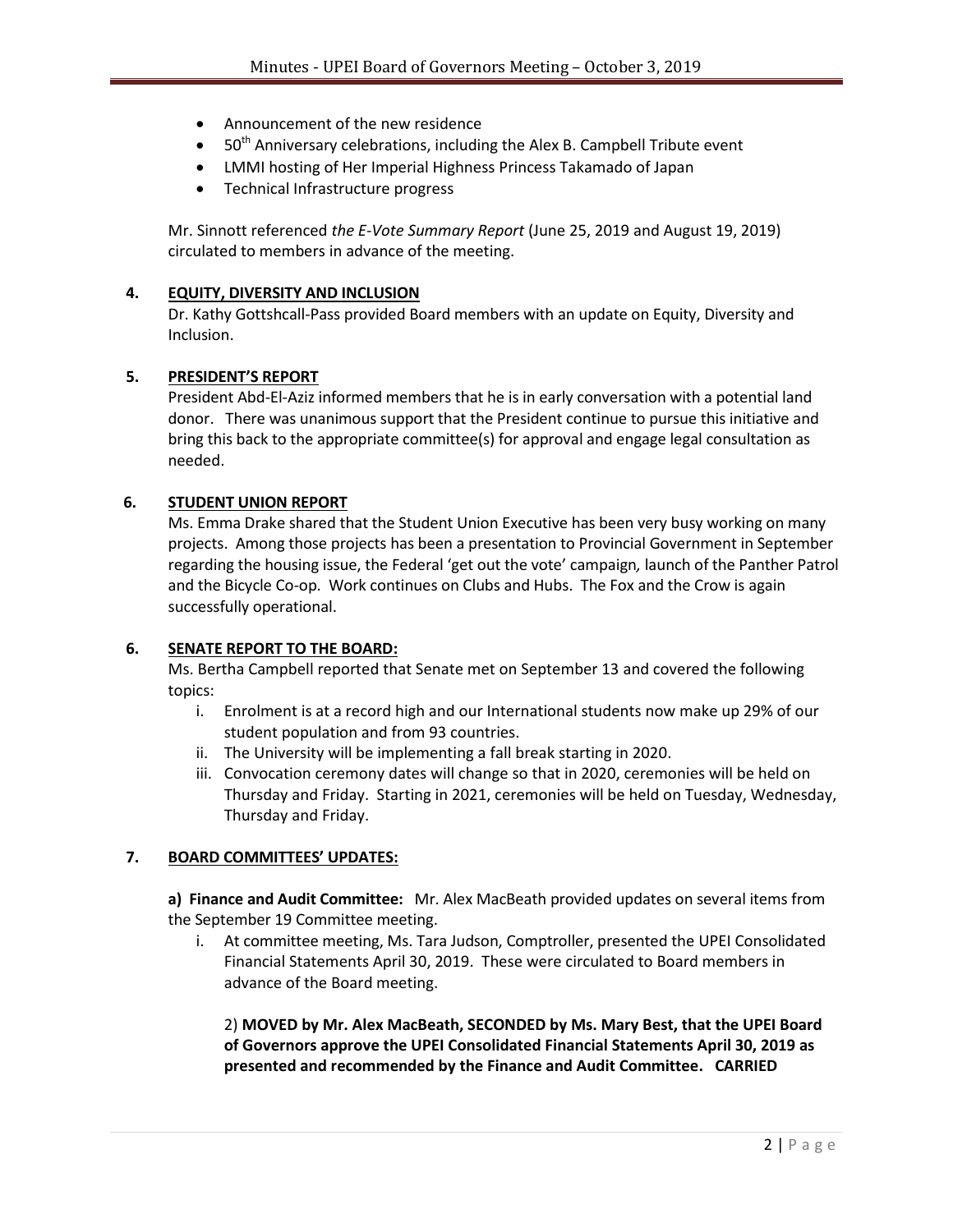Mr. Alex MacBeath acknowledged the dedication and efforts of Ms. Jackie Podger and Ms. Tara Judson and their team on a job well done.

ii. Mr. Alex MacBeath provided an overview of the discussion from the committee meeting in regard to the External Auditors Oversight and Appointment Process.

**3) MOVED by Mr. Alex MacBeath, SECONDED by Mr. James Bradley that the UPEI Board of Governors appoints Grant Thornton as the External Auditors for the period ending April 30, 2020, as recommended by the Finance and Audit Committee. CARRIED** (It is noted that Ms. Perlene Morrison abstained from the vote.)

iii. At the committee meeting, as well as at the retreat, President Abd-El-Aziz presented an overview of the new residence.

## **4) MOVED by Mr. Alex MacBeath, SECONDED by Ms. Mary Best that the UPEI Board of Governors accepts the financial framework for the new residence, as recommended by the Finance and Audit Committee. CARRIED**

iv. At the committee meeting, as well as at the retreat, President Abd-El-Aziz provided an overview of the Canadian Centre for Climate Change and Adaptation.

**5) MOVED by Mr. Alex MacBeath, SECONDED by Ms. Margo Thompson, that the UPEI Board of Governors approves that management proceed with the development of the functional plan for the Canadian Centre for Climate Change and Adaptation, as recommended by the Finance and Audit Committee. CARRIED**

v. Mr. Alex MacBeath provided an overview of the Sponsor Board to Committee members. There are two vacancies on the Trustee Board. Mr. Peter Hayes and Mr. Andrew Bartlett have agreed to take on these roles.

# **6) MOVED by Mr. Alex MacBeath, SECONDED Ms. Perlene Morrison that Mr. Peter Hayes and Mr. Andrew Bartlett assume Trustee roles effective immediately until November 2021, as recommended by the Finance and Audit Committee. CARRIED**

**b) Development, FR and ER Committee:** Professor Tim Carroll reported that the committee met on September 11. Since the last meeting in March, there were three e-votes, approving 6 awards. These were circulated to members in advance of the meeting. One award was approved at the September meeting. The *Inspire!* Campaign wrapped up in April, exceeding the \$50m goal, eight months ahead of target. The Library project and the Alex B. Campbell UPEI Entrance Scholarship fund are the next major fundraising priorities. The  $50<sup>th</sup>$  anniversary celebrations continue to be a tremendous success. The Alumni Speaker Series has commenced.

**c) Governance and Appeals Committee:** Ms. Shannon MacDonald informed members that for the November meeting, a compilation of the October retreat discussions will be provided for review. The subcommittee on appeals heard two appeals in August and Ms. MacDonald provided a general overview of the Student Appeal process.

Ms. Mary Best expressed appreciation on behalf of the Board for the hard work leading up to the